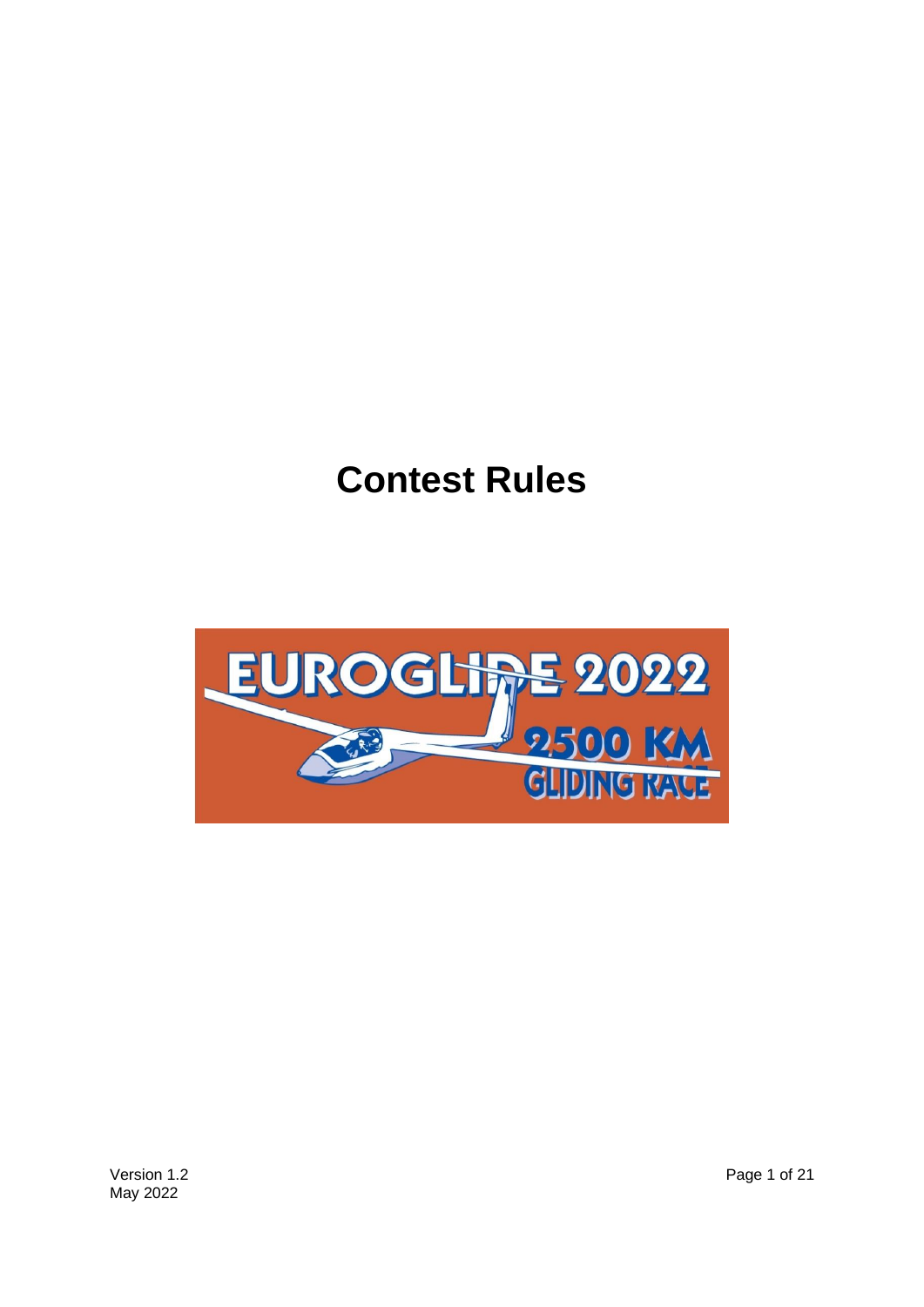# 1 Contents

| 1                       |             |              |  |  |  |  |  |
|-------------------------|-------------|--------------|--|--|--|--|--|
| $\mathbf{2}$            |             |              |  |  |  |  |  |
|                         | 2.1         |              |  |  |  |  |  |
|                         | 2.2         |              |  |  |  |  |  |
| $\mathbf{3}$            |             |              |  |  |  |  |  |
|                         | 3.1         |              |  |  |  |  |  |
|                         | 3.2         |              |  |  |  |  |  |
|                         | 3.3<br>3.4  |              |  |  |  |  |  |
|                         | 3.5         |              |  |  |  |  |  |
|                         | 3.6         |              |  |  |  |  |  |
|                         | 3.7         |              |  |  |  |  |  |
|                         | 3.8<br>3.9  |              |  |  |  |  |  |
| $\overline{\mathbf{4}}$ |             |              |  |  |  |  |  |
|                         |             |              |  |  |  |  |  |
|                         | 4.1<br>4.2  |              |  |  |  |  |  |
|                         | 4.3         |              |  |  |  |  |  |
|                         | 4.4         |              |  |  |  |  |  |
|                         | 4.5<br>4.6  |              |  |  |  |  |  |
|                         |             |              |  |  |  |  |  |
| 5                       |             |              |  |  |  |  |  |
|                         | 5.1<br>5.2  |              |  |  |  |  |  |
|                         | 5.3         |              |  |  |  |  |  |
| 6                       |             |              |  |  |  |  |  |
|                         | 6.1         |              |  |  |  |  |  |
|                         | 6.2         |              |  |  |  |  |  |
| $\overline{7}$          |             |              |  |  |  |  |  |
|                         | 7.1         |              |  |  |  |  |  |
|                         | 7.2         |              |  |  |  |  |  |
|                         | 7.3         |              |  |  |  |  |  |
| 8                       |             |              |  |  |  |  |  |
|                         | 8.1         |              |  |  |  |  |  |
|                         | 8.2         |              |  |  |  |  |  |
|                         | 8.3<br>8.4  |              |  |  |  |  |  |
|                         | 8.5         |              |  |  |  |  |  |
|                         | 8.6         |              |  |  |  |  |  |
| 9                       |             |              |  |  |  |  |  |
|                         | 9.1         |              |  |  |  |  |  |
|                         | 9.2         |              |  |  |  |  |  |
|                         |             |              |  |  |  |  |  |
|                         | 10          |              |  |  |  |  |  |
|                         | Version 1.2 | Page 2 of 21 |  |  |  |  |  |
|                         | May 2022    |              |  |  |  |  |  |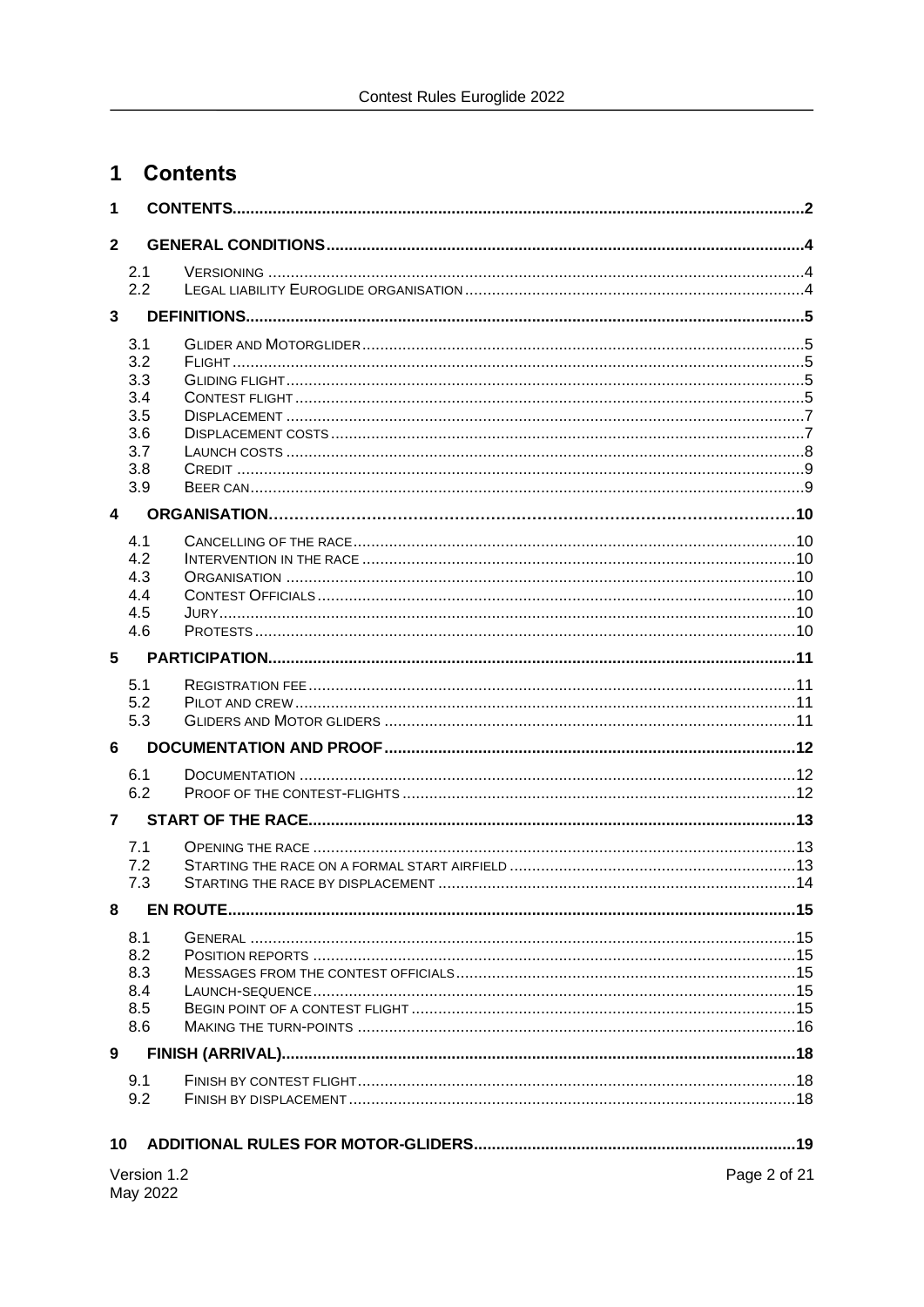### **Appendix:**

For detailed route information check the appendix!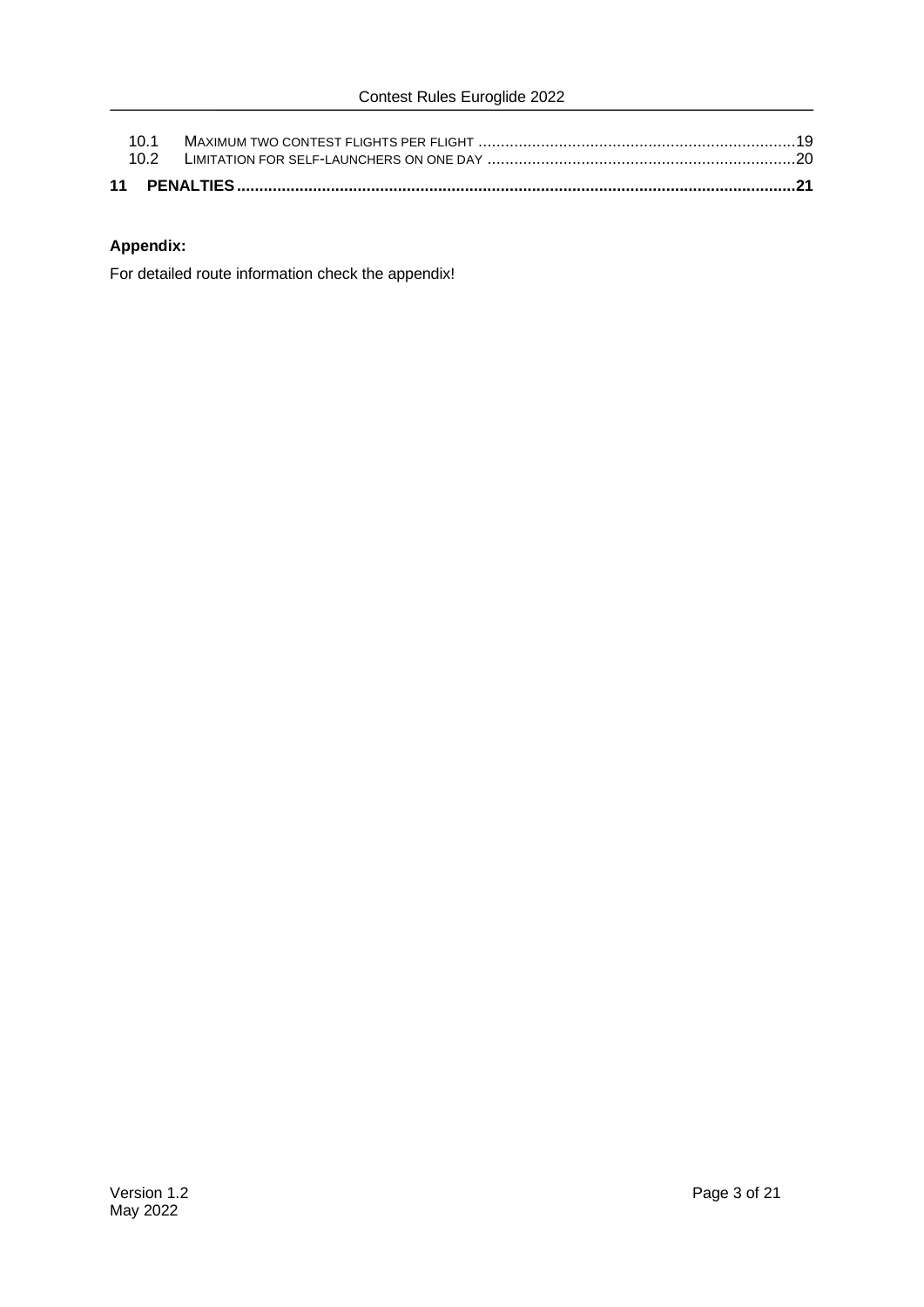## **2 General conditions**

#### *2.1 Versioning*

All teams will be notified when a new version of the rules is released. The latest version of the rules is available on [www.euroglide.nl.](http://www.euroglide.nl/)

#### *2.2 Legal liability Euroglide organisation*

The organisation of neither the Euroglide nor the Venlo Eindhoven ZweefvliegClub, their boards and/or their board members are liable in any way for any damage or bodily injury caused by participants to participants or third parties, as a result of any flights or other actions concerning Euroglide.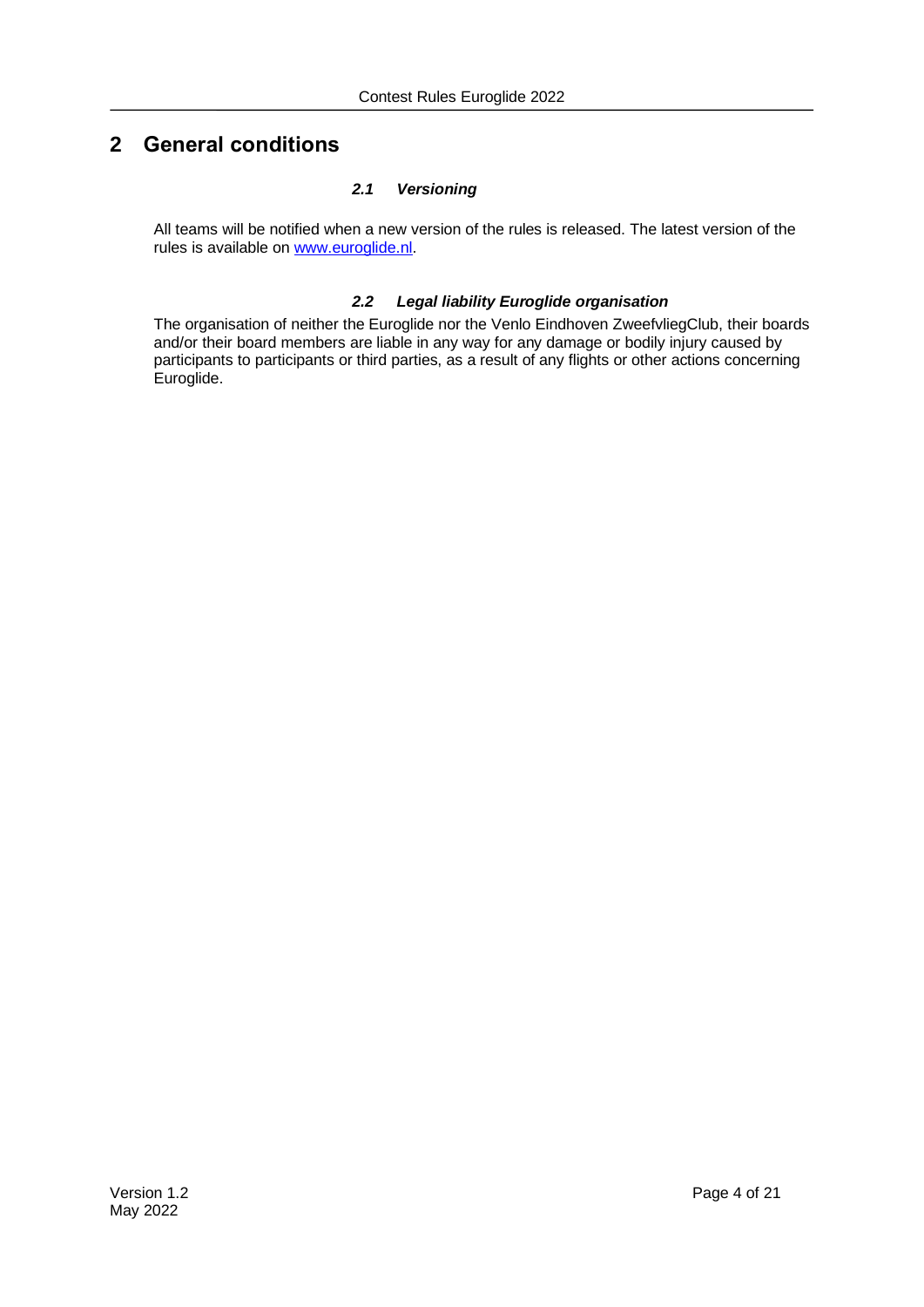## **3 Definitions**

#### *3.1 Glider and Motorglider*

Glider: A glider without engine. Motor glider: A glider equipped with an engine, self-launcher as well as turbo.

#### *3.2 Flight*

The logger trace between take-off and landing. The begin and end of a flight are marked by respectively the **point of take off** and **point of landing**.

In this document, the point of take off and point of landing are further used in this context only.



#### *3.3 Gliding flight*

A gliding flight is the part of a **flight** during which the engine is disengaged (for motor gliders) and during which the glider is not towed or winched.

The begin of a gliding flight is marked by the **disengagement** point. That is the location where the winch-launch or aero-tow ends or the engine is shut down.

The end of a gliding flight is marked by the **engagement point.** That is the point of landing or the location where the engine is engaged.

Further in this document, the disengagement point and engagement point are used in this context only.

#### *3.4 Contest flight*

A Contest Flight is equal to a **gliding flight** or a part of a **gliding flight**.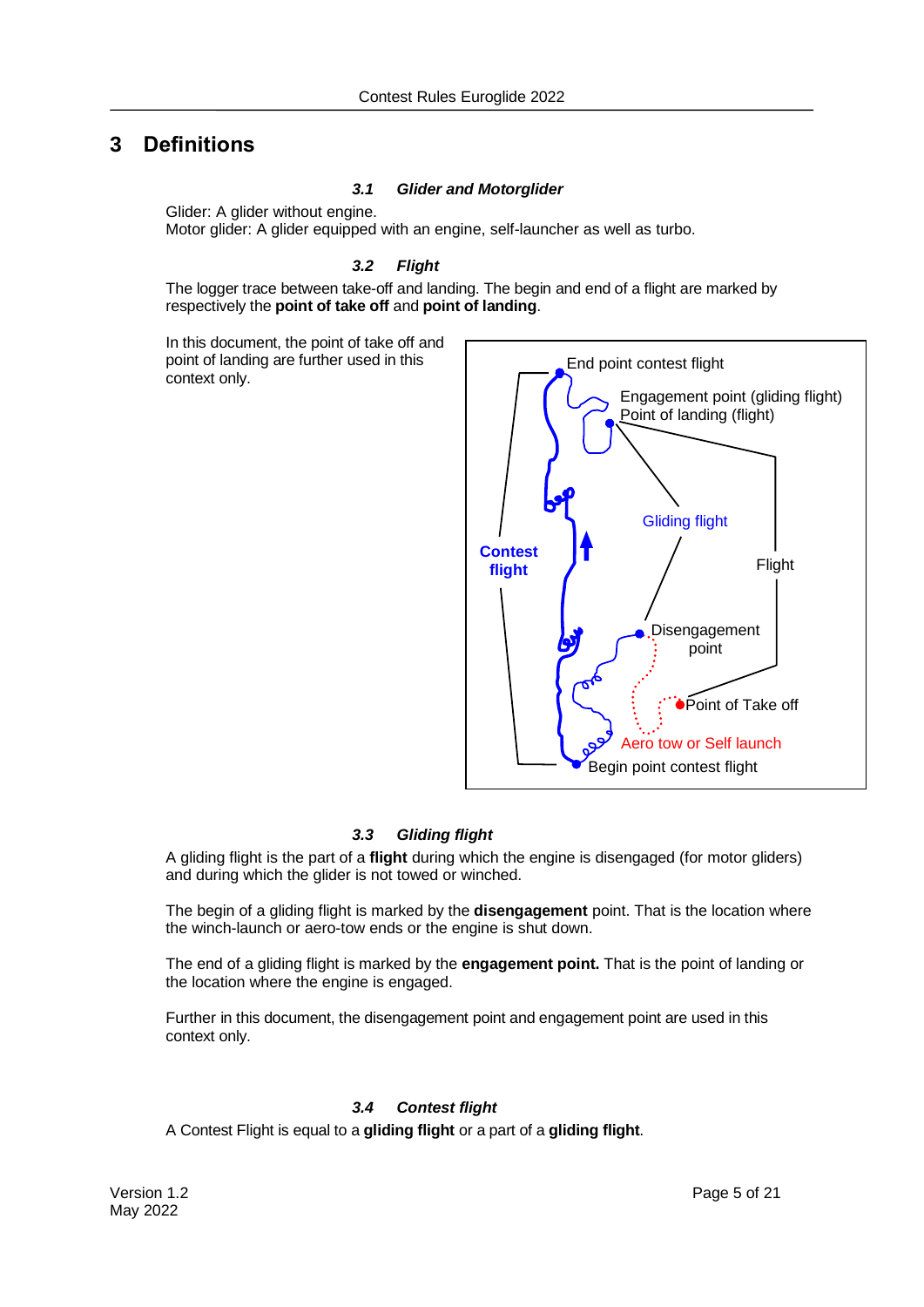The **begin point** and the **end point** of a contest flight are two points on the logger trace of a **gliding flight**. The team is free to choose the begin point and end point of a contest flight such that the contest flight adheres to one of the two following conditions:

• The distance (in a straight line) between the begin point and end point of a contest flight must be **at least 50 km**

**or**

• The **gliding flight** that contains the contest flight has a duration of **at least 60 minutes.**

Further in this document, the begin point and end point are used in this context only.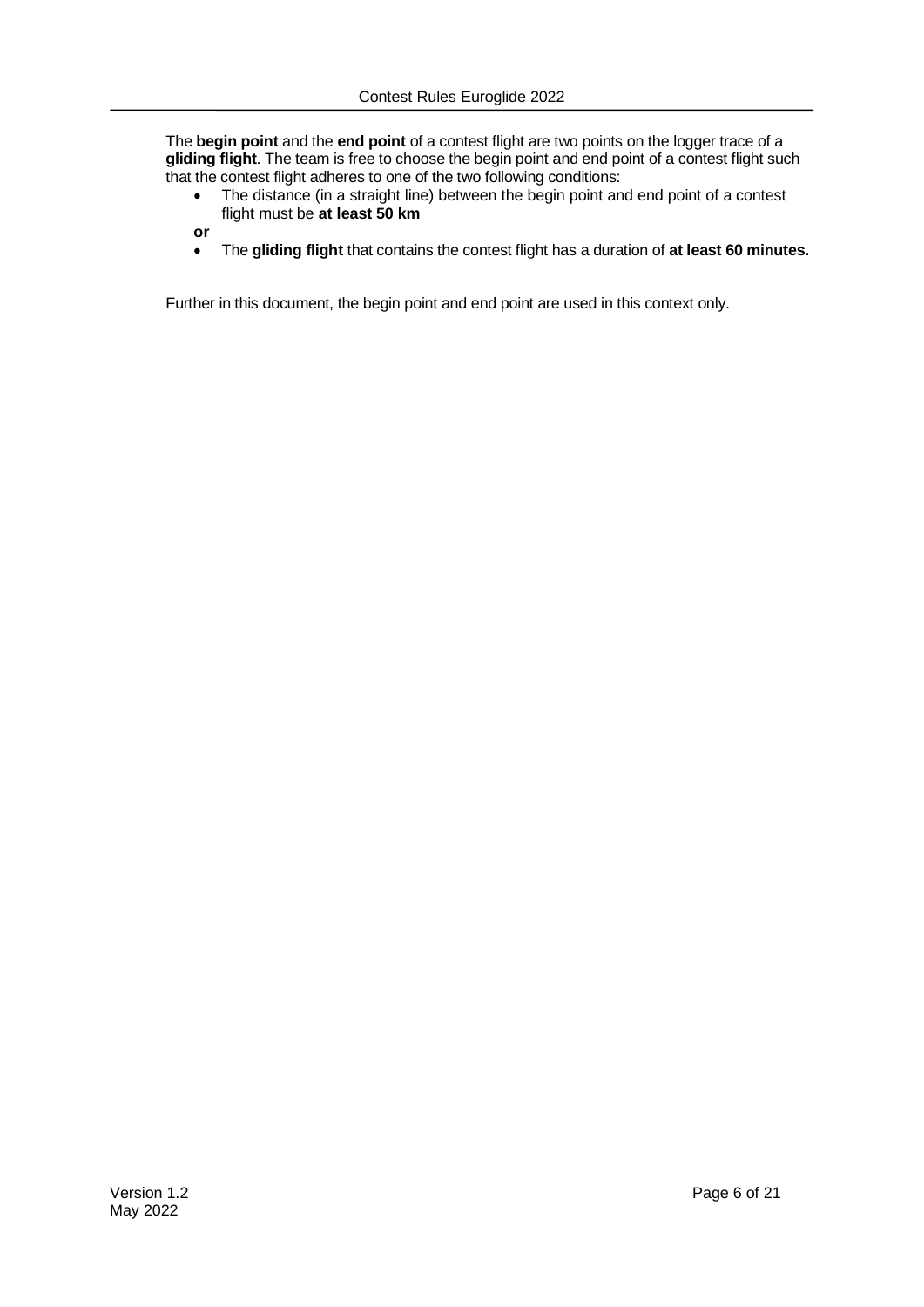#### *3.5 Displacement*

A displacement is the distance (in straight line) between the end point of a **contest flight** and

- the begin point of the next **contest flight** or
- the finish position, in case of finishing the competition by a displacement.

#### **A displacement is limited to 200 km.**

#### *3.6 Displacement costs*

There are costs associated with a displacement in case the distance to the next turn point (or finish point) is reduced.

These costs, expressed in kilometres, are equal to the reduction in distance to the next turn point (or finish point). The displacement costs are zero in case the distance to the next turn point (or finish point) has increased or did not change. See the diagram below.



Please note the **previous** turn point is not mentioned in the definition of displacement costs.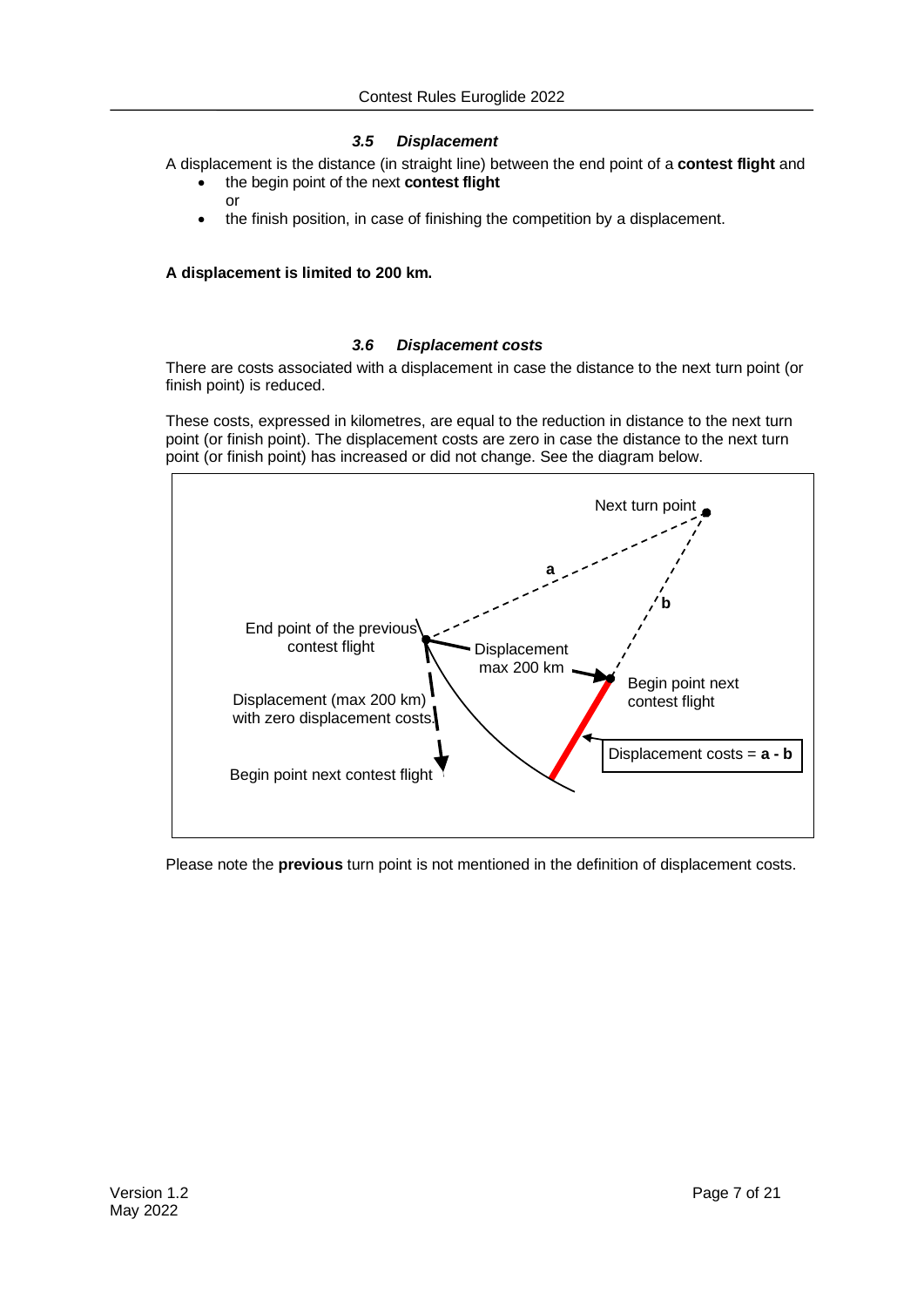#### *3.7 Launch costs*

In case a gliding flight contains a contest flight, the following applies.

In case of an aero tow or self launch (motor gliders) the standard maximum height of the disengagement point ("launch-height") is **600 meter above the airfield of take off.** There is no height limit for winch launches.

The aero-tow or self-launch may exceed the 600 meters above the airfield of take-off. However there are launch costs associated, expressed in kilometres. The launch costs are 20 kilometres per 500 meters extra height or a part of it.

| Aero tow or self-launch |                     |  |
|-------------------------|---------------------|--|
| <b>Launch height</b>    | <b>Launch costs</b> |  |
| $0 m - 600 m$           | 0 km                |  |
| $601m - 1100m$          | 20 km               |  |
| 1101 m $-$ 1600 m       | 40 km               |  |
| etc                     |                     |  |

Please note that the disengagement point is defined as the beginning of a gliding flight (section 3.3). Therefore, **the launch height is associated with the beginning of a gliding flight and not associated with the begin of a contest flight.**

#### **Reducing launch costs by "flying back"**

In case anywhere during the **gliding flight** the distance to the next turnpoint becomes larger than the distance from the disengagement point to the next turnpoint, the difference between these distances can be deducted from the launch costs. Values are rounded on 1 km. Launch costs cannot be negative.

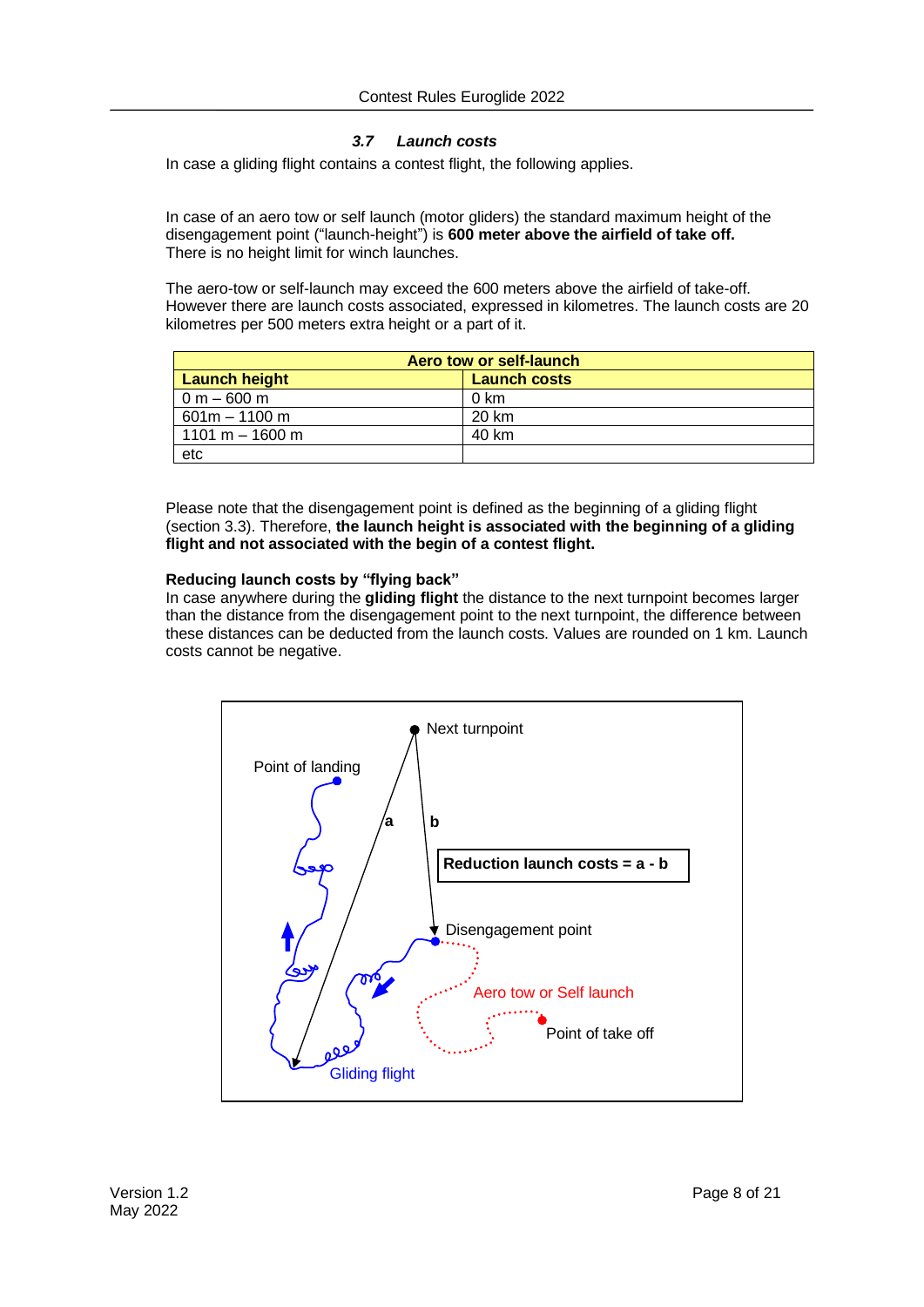#### *3.8 Credit*

Each team has an amount of **credit**, expressed in kilometers. At the start of the race, the credit depends on the DAEC handicap.

| <b>DAEC handicap</b> | <b>Credit at the start of the contest</b> |
|----------------------|-------------------------------------------|
| < 104                | 390 km                                    |
| 104                  | 390 km                                    |
| 105                  | 380 km                                    |
| 106                  | 370 km                                    |
| 107                  | 360 km                                    |
| 108                  | 350 km                                    |
| 109                  | 340 km                                    |
| 110                  | 330 km                                    |
| 111                  | 320 km                                    |
| 112                  | 310 km                                    |
| 113                  | 300 km                                    |
| 114                  | 290 km                                    |
| 115                  | 280 km                                    |
| 116                  | 270 km                                    |
| 117                  | 260 km                                    |
| 118                  | 250 km                                    |
| 119                  | 240 km                                    |
| 120                  | 230 km                                    |
| 121                  | 220 km                                    |
| 122                  | 210 km                                    |
| 123                  | 200 km                                    |
| 124                  | 190 km                                    |
| 125                  | 180 km                                    |
| 126                  | 170 km                                    |

**Displacement costs** and **launch costs** are deducted from the **credit**. There's is no penalty for using credit kilometres, however, the credit may not become less than zero. There are no procedures for increasing the credit.

#### *3.9 Beer can*

Cylindrical area with the turn-point as centre, and a radius of 1 kilometer. The Beer can is not limited in height.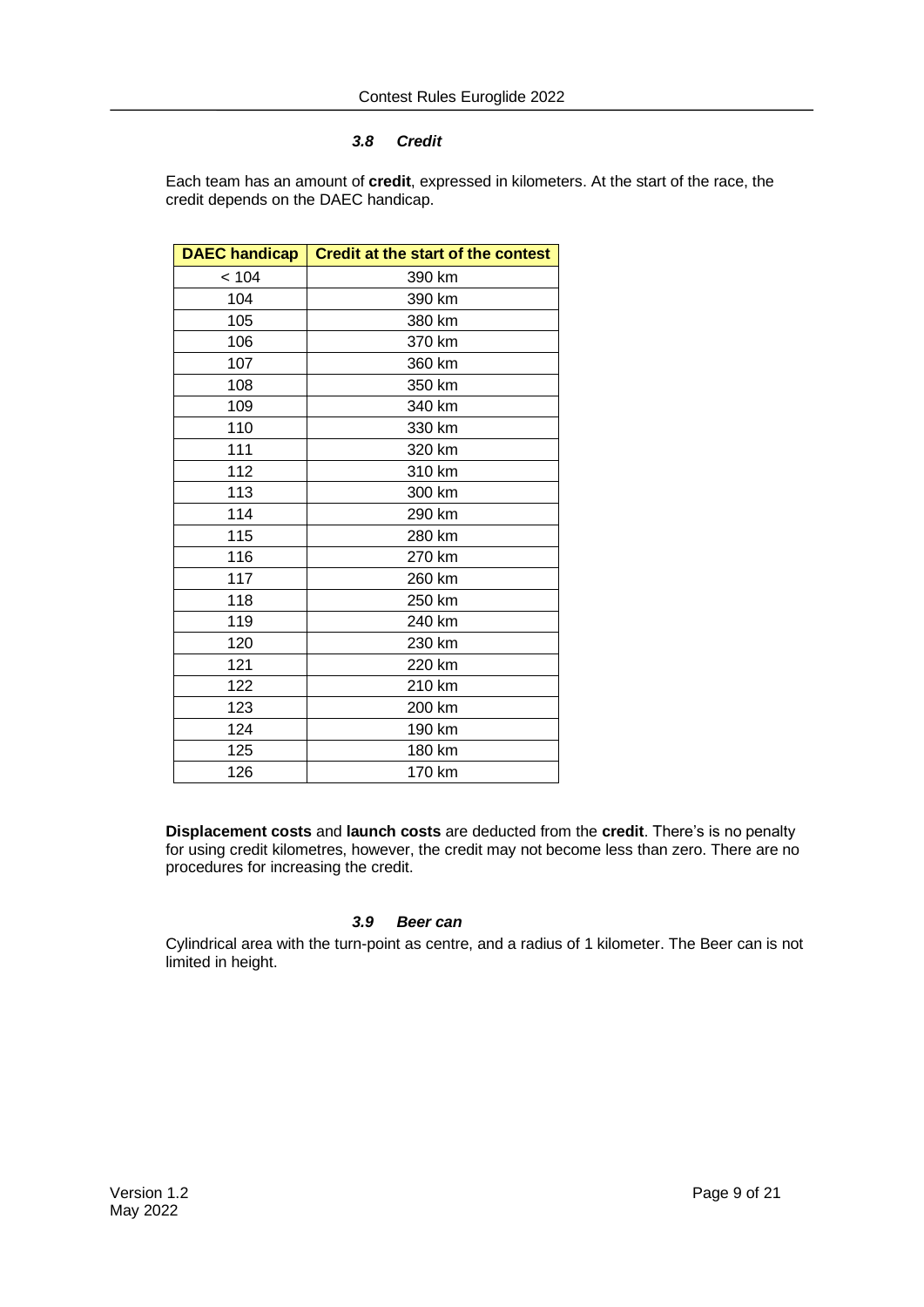## **4 Organisation**

#### *4.1 Cancelling of the race*

The organisation withholds the right to cancel Euroglide in case less than 10 teams register or in case of 'force majeure'. In such an event, a part of the paid registration fee, to be determined by the organisation, will be returned..

#### *4.2 Intervention in the race*

In certain special occasions (e.g. continuous bad weather en-route over a large area) the contest officials are entitled to alter the race or take required measures so as to promote a successful ending of Euroglide.

In such a case, all teams or all teams of one class will be informed at the same time, via Euroglide communications channels. From that moment on, the altered race is definite for all teams, or all teams in one class.

#### *4.3 Organisation*

The organisation is responsible for the preparation of the race. These preparations will terminate at the end of the contest briefing.

#### *4.4 Contest Officials*

The contest officials are responsible for the management of the race. Furthermore, they manage the verification of the team reports. In some cases, the contest officials may intervene and change the race. The contest officials are entitled to inflict penalties to participating teams or may disqualify a team.

#### *4.5 Jury*

The jury is responsible for handling all protests eventual interpretations of the rules and may fine or disqualify teams. The jury hears all involved teams in case of a dispute. The decision of the jury is final and irrevocable.

The jury consists of:

- 1. The elected chairman
- 2. A non-participating glider pilot.
- 3. A participant who will be chosen per case.

#### *4.6 Protests*

A protest must be handed over to one of the permanent members of the jury in writing and accompanied with a 50 Euro protest fee. This fee will be returned in case the jury judges the protest reasonable.

Protests can be filed until two weeks after the publication of the **preliminary results**.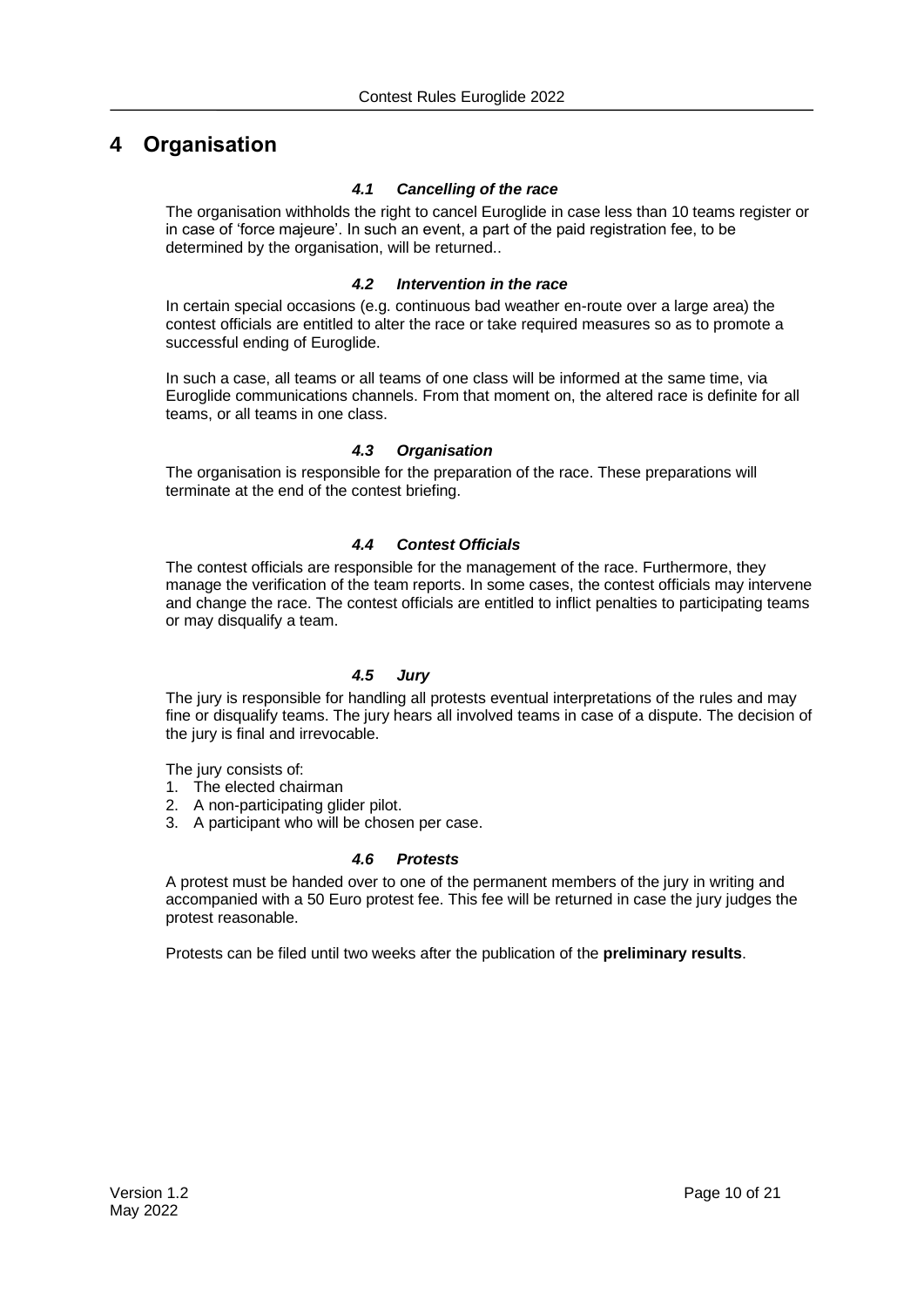## **5 Participation**

#### *5.1 Registration fee*

The registration fee will be published on the website.

#### *5.2 Pilot and crew*

Participation is for experienced pilots only. The organizing committee and contest officials have a final vote in this.

It is allowed to have more than one pilot per glider. Pilot(s) and crew together form a team.

It is recommended to have an adequate personal insurance for pilot and crew.

#### *5.3 Gliders and Motor gliders*

Any modern type (plastic) gliders and motor gliders are allowed to the race, single-seaters as well as two-seaters.

Exchanging the glider during the race is not allowed, nor can the configuration (winglets and wingspan) be altered.

All gliders must have a contest registration according to FAI requirements. The gliders must be equipped with a correct functioning VHF transceiver, a GPS receiver a Mode S transponder and a working Flarm. An IGC logger is mandatory for proof of contest flights.

Teams have to be insured for legal liability.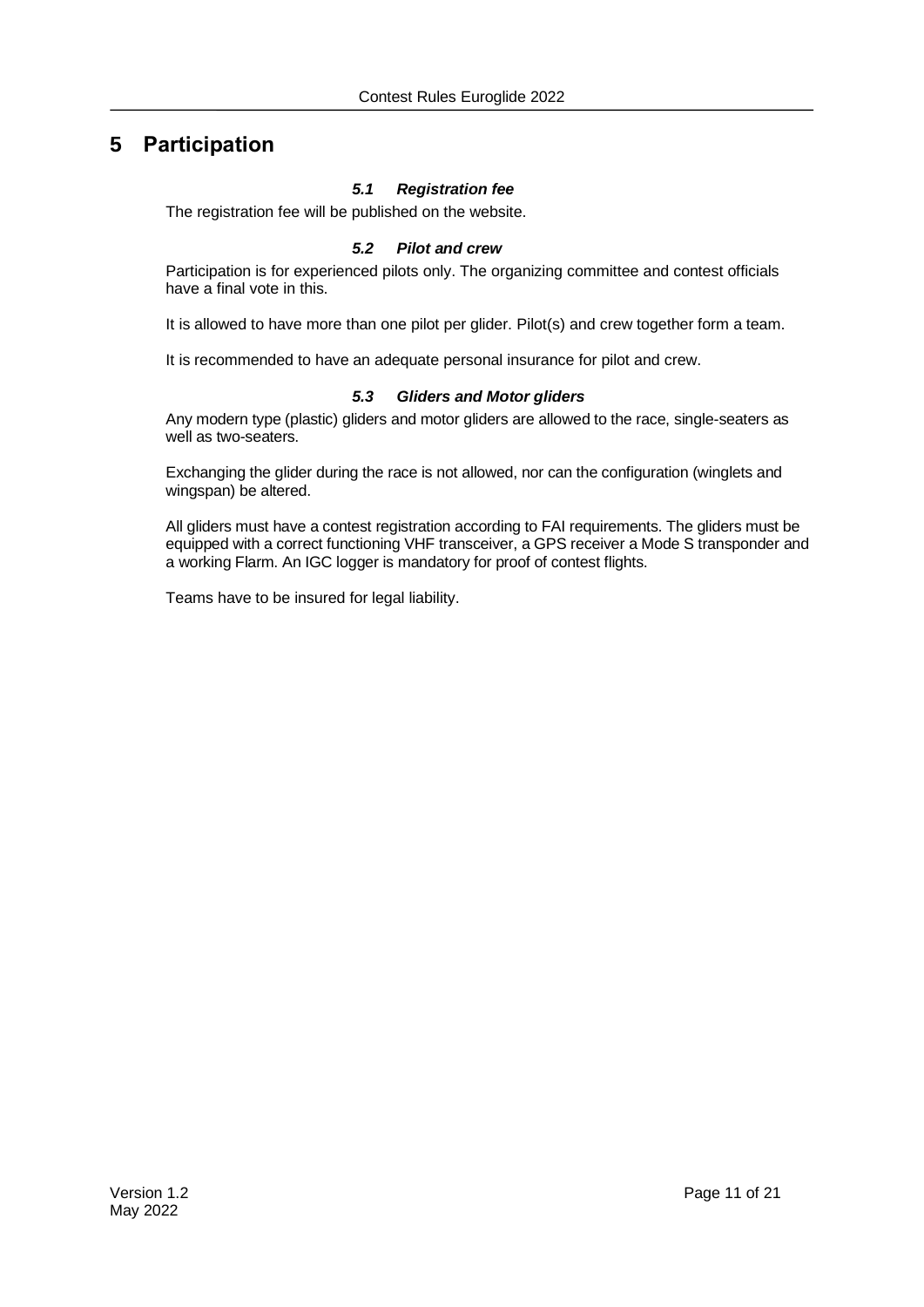## **6 Documentation and proof**

#### *6.1 Documentation*

For the contest officials to verify the correct application of the contest rules for all teams, a precise and complete documentation of all contest flights is mandatory.

Each contest flight must be entered into the team-log book. Furthermore, each contest flight must be accompanied with the proper proof (see section 6.2).

The team-log must state the following:

- Team name and team number
- And for each **contest flight**:
- Sequence number of the contest flight
- Date
- Name of the log file.
- The time of the begin point of the contest flight and the time of the end point of the contest flight.
- Altitude gained during the aero tow or the self launch. For motor gliders this can also be the altitude gained between two gliding flights that contain the contest flights (see section 10.1)
- Turn-point(s) made (if applicable).

Not mandatory, but for convenience, there are also columns available to record displacement, displacement costs, launch costs and the available credit.

#### *6.2 Proof of the contest-flights*

**An IGC logger is mandatory for proof of a contest-flight**. The sample-time may be **4**  seconds at maximum.

For aero-tows, the cable-release position must be clearly visible on the logger trace. It is the **pilot's responsibility to deliver convincing evidence about the cable-release location**. It is therefore recommended to fly a 360 degrees turn with typical thermalling bank and speed directly after releasing the cable.

So as to check the proper functioning of the logger, turbo motor gliders have to **run the engine between 30 and 60 seconds within 20 minutes after take off**. This is also mandatory for self launching motor gliders in case take off was not done on own engine power. The mandatory running of the engine has no effect on a gliding flight or contest flight as defined in sections 3.3 and 3.4.

Each contest flight mentioned in the team logbook must be associated with a loggerfile. Loggerfiles have to be uploaded daily. Instructions about uploading loggerfiles are available on the "General Info" form that will be issued at latest on the contest briefing.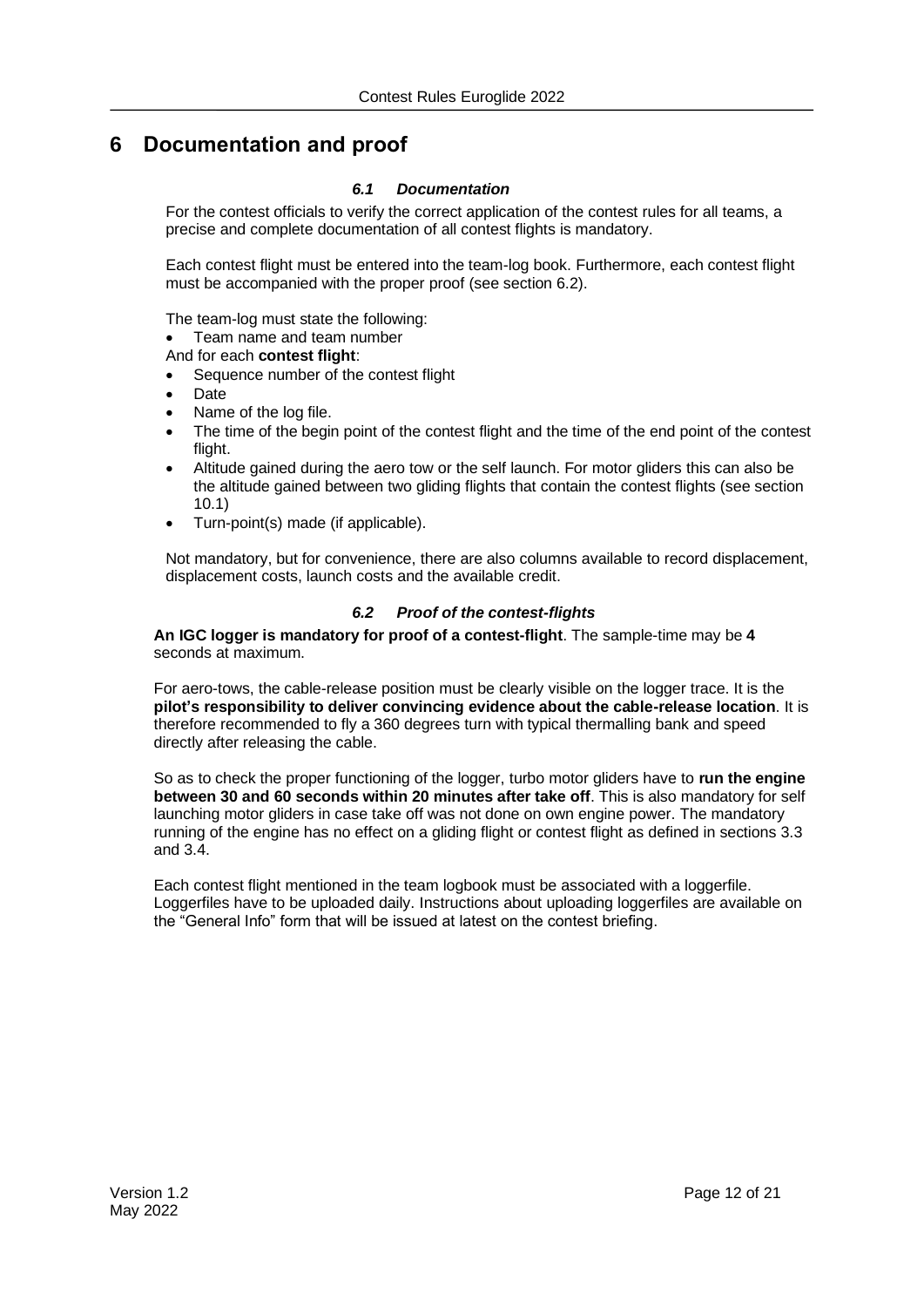## **7 Start of the race**

#### *7.1 Opening the race*

The following applies **per class**:

The competition can be **closed**, **partly open** or **full open**. The competition is closed, unless declared otherwise by the contest officials.

Flights that (will) carry competition flights are not permitted when the competition is closed.

When the competition is partly open, **flights** are permitted that have the **formal start airfield** as point of take off. In principle, the contest officials will declare the competition partly open when the **first take off** takes place on the formal start airfield. They can decide otherwise if required by circumstances.

When the competition is **full open** there are no restrictions on the point of take off of a **flight**. In principle, the contest officials will declare the competition full open when the **last take off** takes place on the formal start airfield. They can decide otherwise if required by circumstances.

#### Exception:

There are no restrictions on the time of take off and the point of take off of the **flight** that will carry the first contest flight if the **first contest flight**

- 1) begins after the competition is **full open**
- and
- 2) begins at a distance less than 5 km from the formal start airfield

The contest officials communicate status changes immediately via the standard communication channels

Please note the decisions of the contest officials about opening the competition are determined by the (weather)condition on the formal start airfield only. The contest officials will not (and cannot) take into account teams that do not take off from the formal start airfield.

#### *7.2 Starting the race on a formal start airfield*

Each class has a formal start airfield for the race. On these formal start airfields, take off facilities are arranged by the contest officials. Teams that want to take off from a formal start airfield must be present on the **field briefing** of the start airfield.

The **launch-sequence** is with ascending DAeC-handicap-factor and will be announced on the field briefing. Teams from other classes then the assigned class(es) for the start airfield, launch after the assigned class(es).

It is allowed to launch more than once on the first contest day. There is **no starting line**.

Taking off from a formal start airfield, the begin point of the contest flight is equal to the coordinates of the start airfield.

In case required by local circumstances, the contest officials may decide to have an exception to this rule. This can also be true for the maximum launch height. Exceptions will be announced on the field briefing.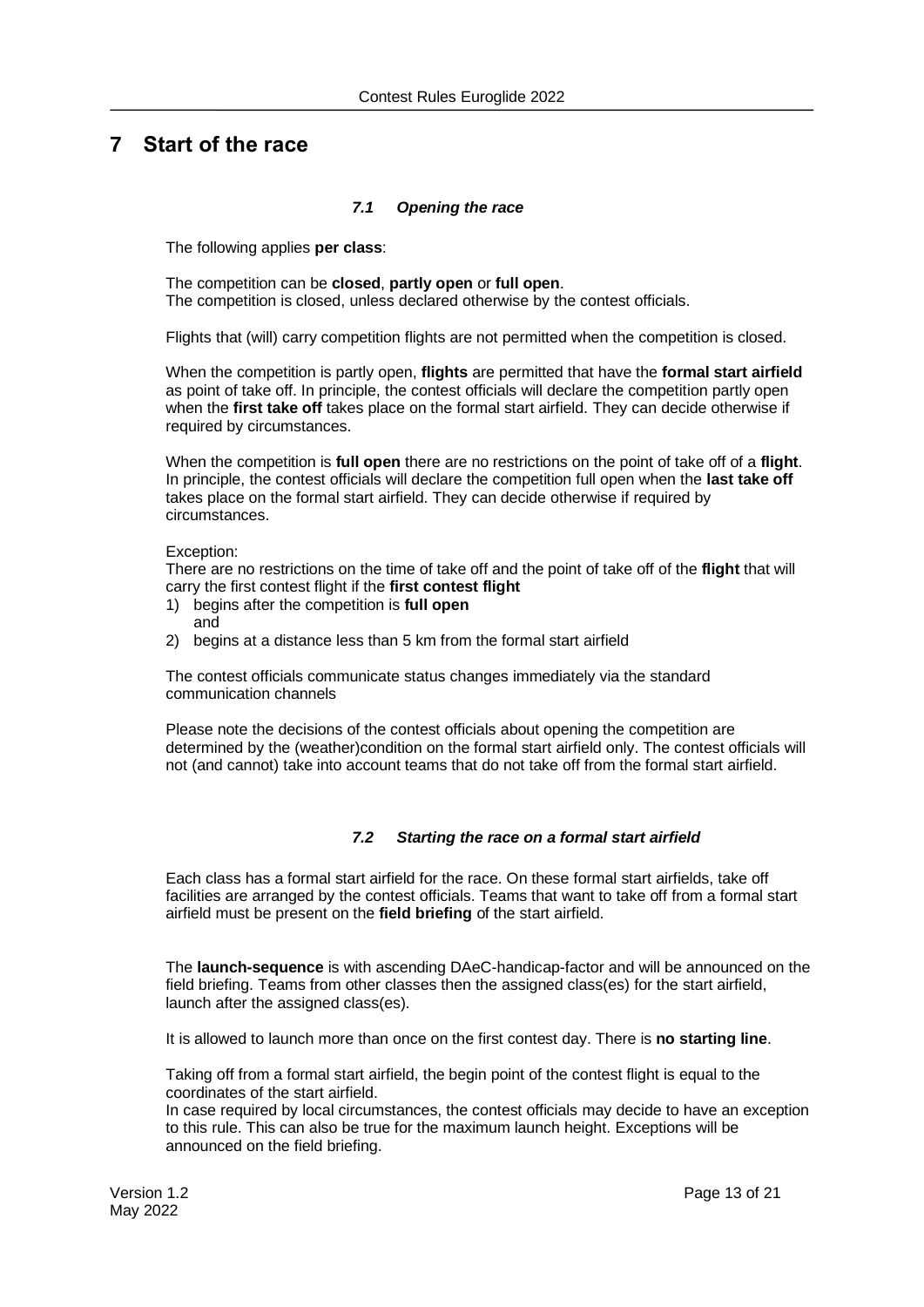#### *7.3 Starting the race by displacement*

The start point of the race is considered to be the end point of a (virtual) contest flight. As a result, the race can be started with a displacement. In that case, the start point of the race is not equal to the start point of the first contest flight.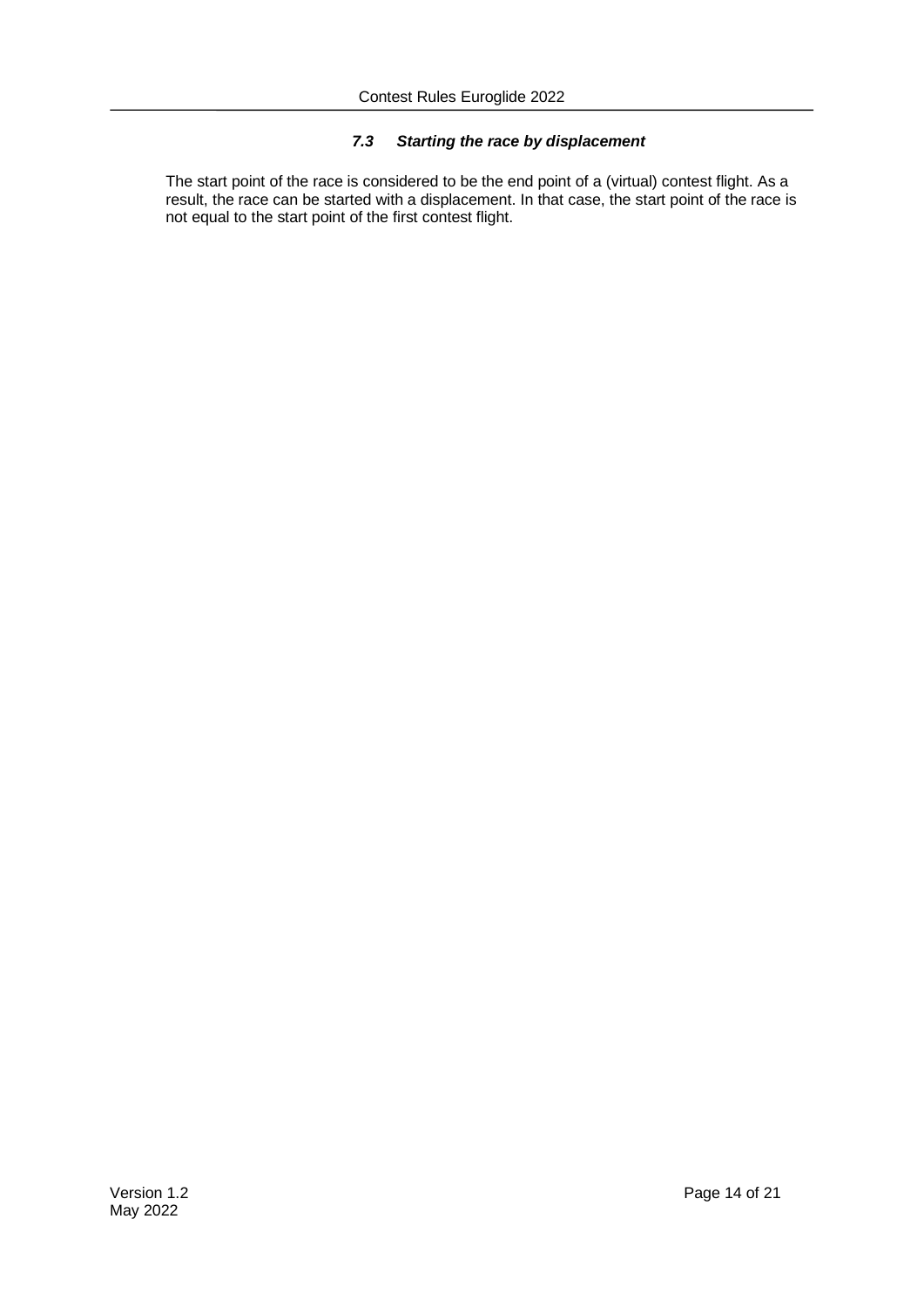## **8 En route**

#### *8.1 General*

It is at the pilot's own discretion where he/she performs a landing during the race. In case the landing does not take place on an airfield, or in case the airfield is not suited to launch the glider, one has to displace to an (other) airfield. There are no conditions to how the glider must be transported to the next take off field. For example by trailer, own engine power, ferry-tow, or combinations of these.

The pilot is liable for the fees or financial costs in case of any damage because of the landing. Teams will have to arrange the launch-facilities themselves.

#### *8.2 Position reports*

Each evening, before 22:00, each team has to report their position to the contest officials via the **mobile website** of Euroglide [www.euroglide.nl/mob,](http://www.euroglide.nl/mob) even if no flight has been made that day. The reported position must be the airfield of landing or the airfield where the next take off is anticipated.

The contest officials may be contacted for position reports by phone only in urgent cases.

Instructions about the mobile website are available on the "General Info" form that will be issued at latest on the contest briefing.

#### *8.3 Messages from the contest officials*

So as to control the race and possible interventions, the contest officials must be able to deliver messages to all teams or all teams of a certain class. Two kinds of messages from the contest officials can be distinguished.

- Messages for information only. These messages do not require confirmation from the recipients.

- Messages that require confirmation from the recipients.

**Each evening after 22:00, it is mandatory to actively check the mobile website**  [www.euroglide.nl/mob](http://www.euroglide.nl/mob) **for messages from the contest officials and to confirm these messages if required.**

Instructions about the mobile website are available on the "General Info" form that will be issued at latest on the contest briefing.

#### *8.4 Launch-sequence*

In case more than one participating team want to launch from the same airfield, the team that has the smallest handicap-factor may launch first, provided it is ready to launch. In case of an equal handicap-factor, the team that arrived at the airfield first will launch first. Participants have to apply these rules themselves.

#### *8.5 Begin point of a contest flight*

In case the begin point of a contest flight, in accordance with the definition in section 3.4, is located within 5 km of the (formal) published coordinates of the take off airfield, it is allowed to take these airfield coordinates as begin point of the contest flight instead. It is at the team's discretion to select the most convenient begin point.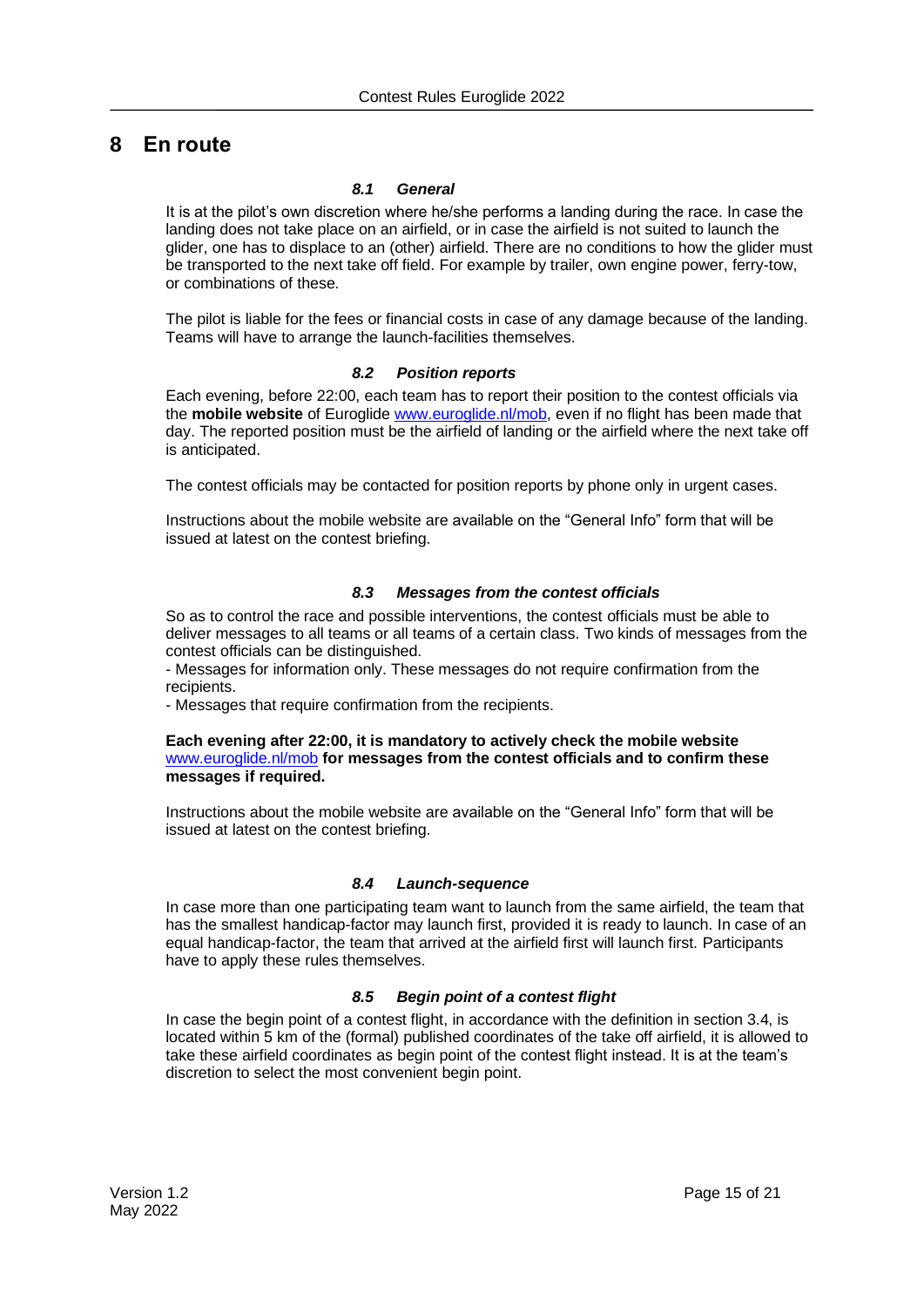#### *8.6 Making the turn-points*

Turn-points can be made in three different ways.

#### **1) With a contest flight through the beer can**

It is not mandatory to land on the turn-point. The logger file must indicate that the glider has been inside the beer can. In case no logger fix can be found within the beer can, the line between two consecutive fixes must cross the boundaries of the beer can.

#### **2) By displacement** (i.e. between two contest flights)

The turn-point can be made by means of a displacement. The displacement and displacement costs will be calculated via the turn-point. However, it is not necessary to physically move via the turn-point.

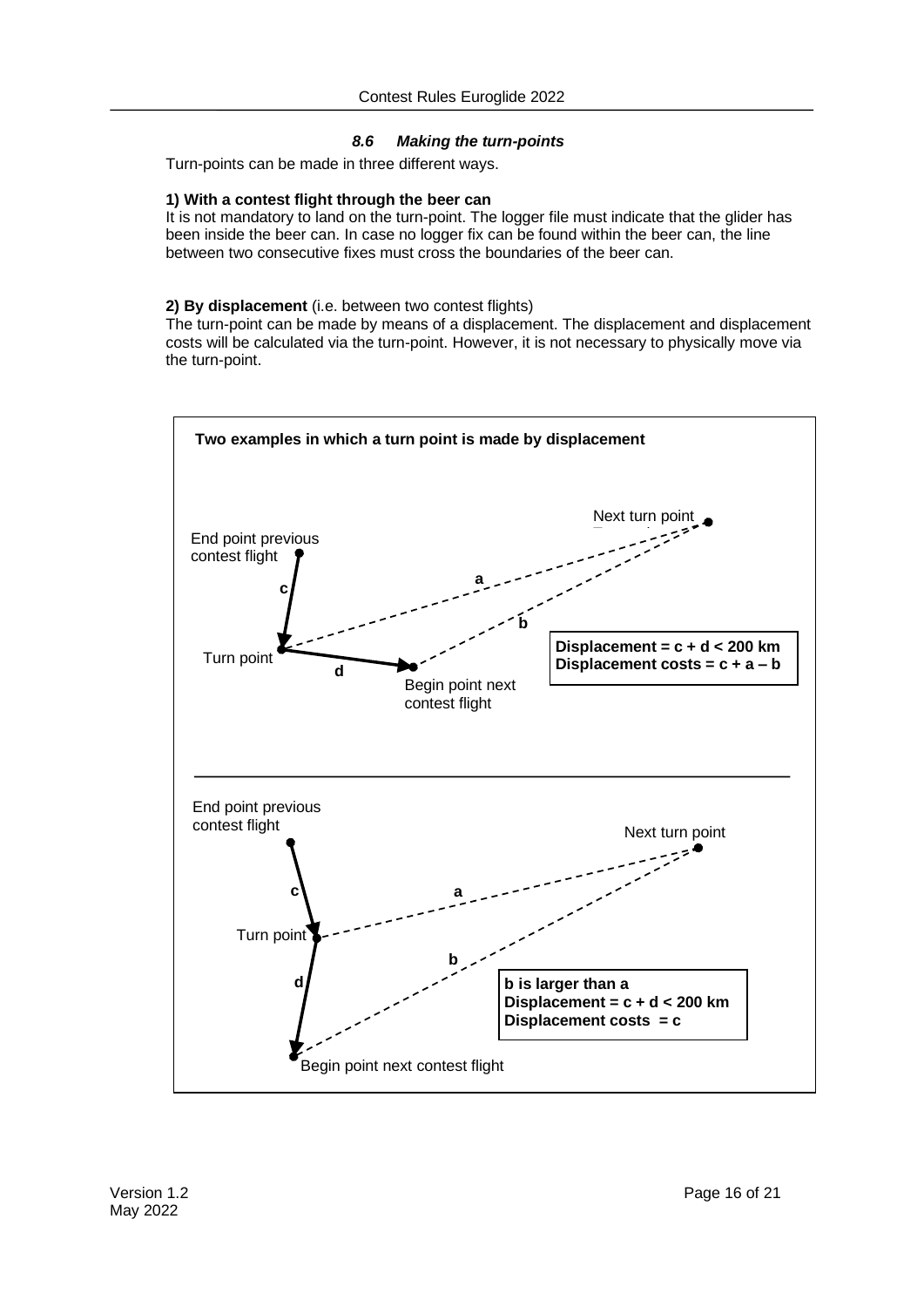#### **1) By a contest flight outside the beer can**

It is allowed to round a turn point by contest flight outside the beer can. A displacement is assumed from the most convenient point on the logger trace (see point R in the diagram below) via the turn point (c and d in the diagram). Ordinary rules for calculating the displacement and displacement costs apply. The contest flight is split in two contest flights. However, the minimum length of these contest flights (see paragraph 3.4) is applicable to the sum of the lengths of both contest flights (W1  $+$  W1), as indicated in the diagram.



#### **Assessing credit during the race**

In case you do not have the means to assess the most optimal begin and end point of a contest flight by evaluating the logger trace (e.g. with a laptop), it is paramount to monitor the distance to the next turn point during flight and make note of the smallest and largest distance to the next turning point. Because of possible cockpit load (especially single-seaters), it is not mandatory to enter the coordinates of the begin and end point of a contest flight in the team logbook.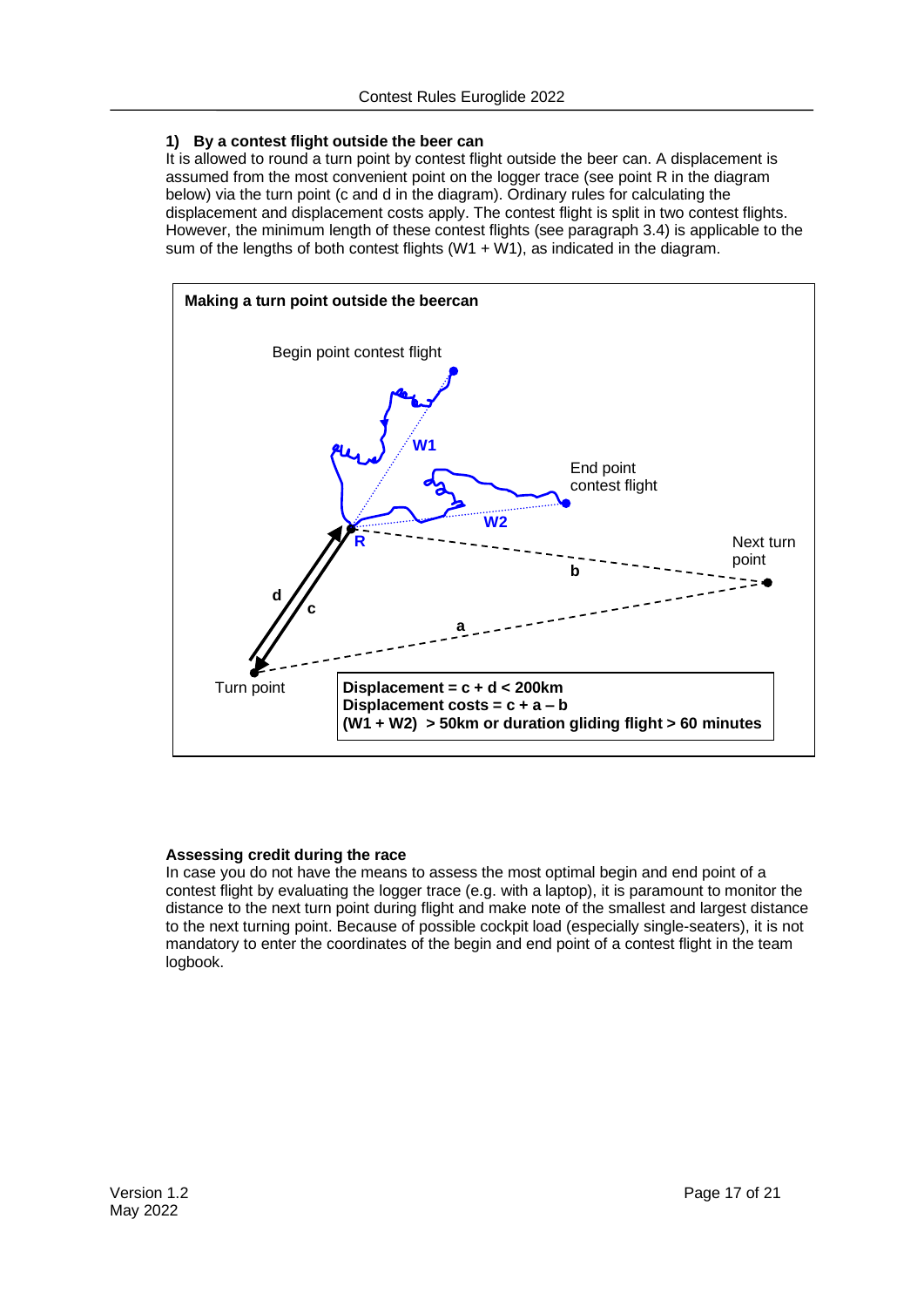## **9 Finish (arrival)**

#### *9.1 Finish by contest flight*

A flying finish is allowed up to and including the last contest day. End time of the contest will be published in the appendix.

The finish time is the time the boundary of the beer can of the finish point is crossed. The rules for contest flights apply. There are no exceptions for the last contest flight.

Procedures on the finishing airfield as mentioned during the contest briefing must be strictly adhered to.

#### *9.2 Finish by displacement*

The finish can be made by a displacement. In case there is sufficient credit available for the displacement costs and the displacement does not exceed 200 km, the finish time will be calculated as follows:

Starting from the time and end point of the last contest flight, an average velocity of 10 km/h is assumed daily from 10:00 to 21:00 local time, for the remainder of the itinerary. Example:

Data of the end point of the last contest flight:

 $-$  Time = 19:30

- Distance to the finish point: 75 km

75 km equals 7,5 hour, of which 1,5 hour from 19:30 to 21:00 on the same day and 6 hours from 10:00 to 16:00 the next day.

Thus, the finish time is 16:00 the next day.

In case the displacement costs exceed the available credit, the difference will be subtracted from the total length of the task. In this case, the race is a distance race and the finish time is not relevant anymore.

The finish-time is also irrelevant in case the displacement after the last contest-flight exceeds 200 km. If in that case the available credit exceeds the displacement, the full task-length is scored (provided all previous contest flights are according to the rules of course).

Please note that with finishing by displacement, the displacement and displacement costs are equal by definition.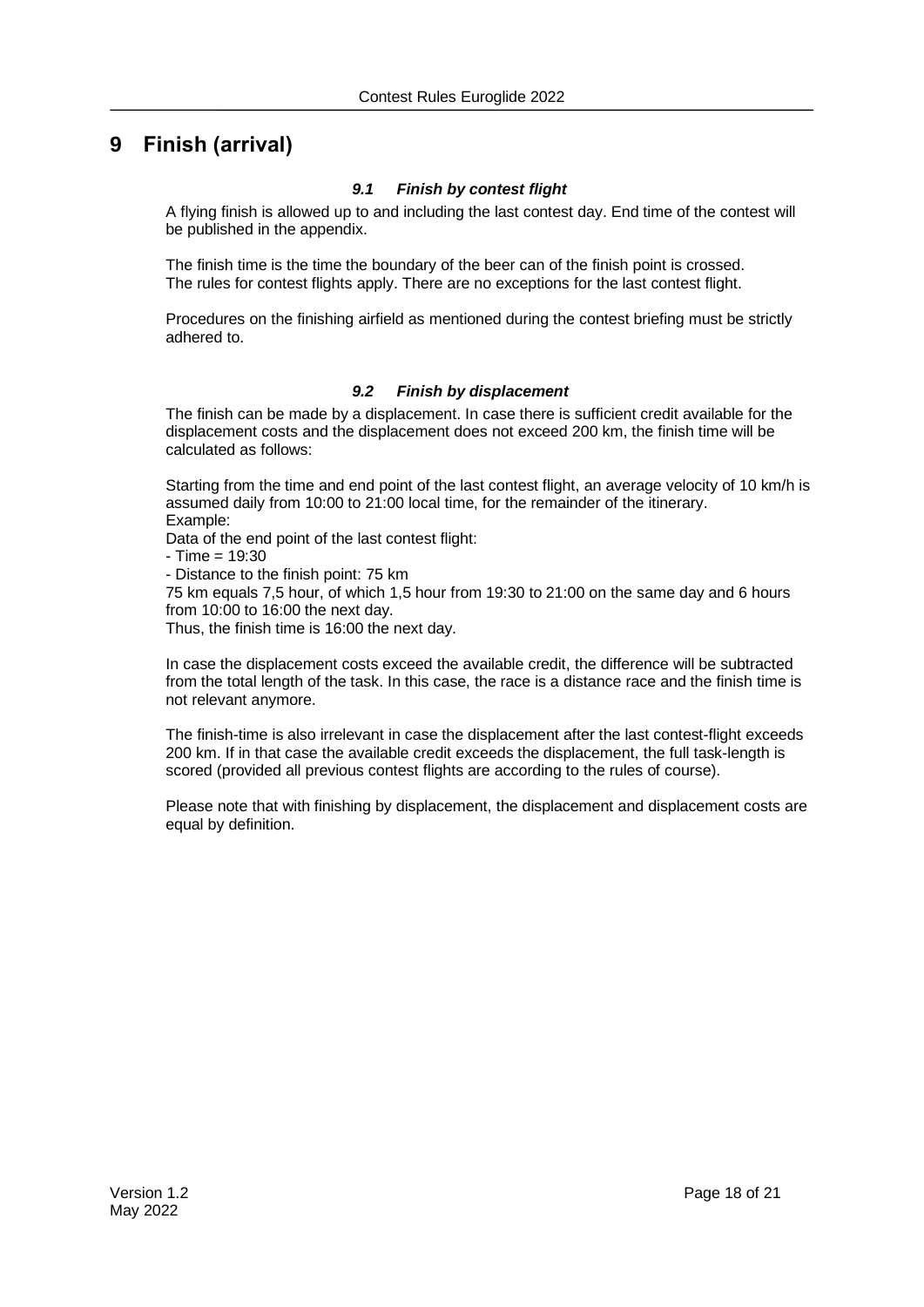## **10 Additional rules for motor-gliders**



*10.1 Maximum two contest flights per flight*

There is **no limit** to the number of **gliding flights** per flight. The number of **contest flights per flight is limited to two**.

Version 1.2 Page 19 of 21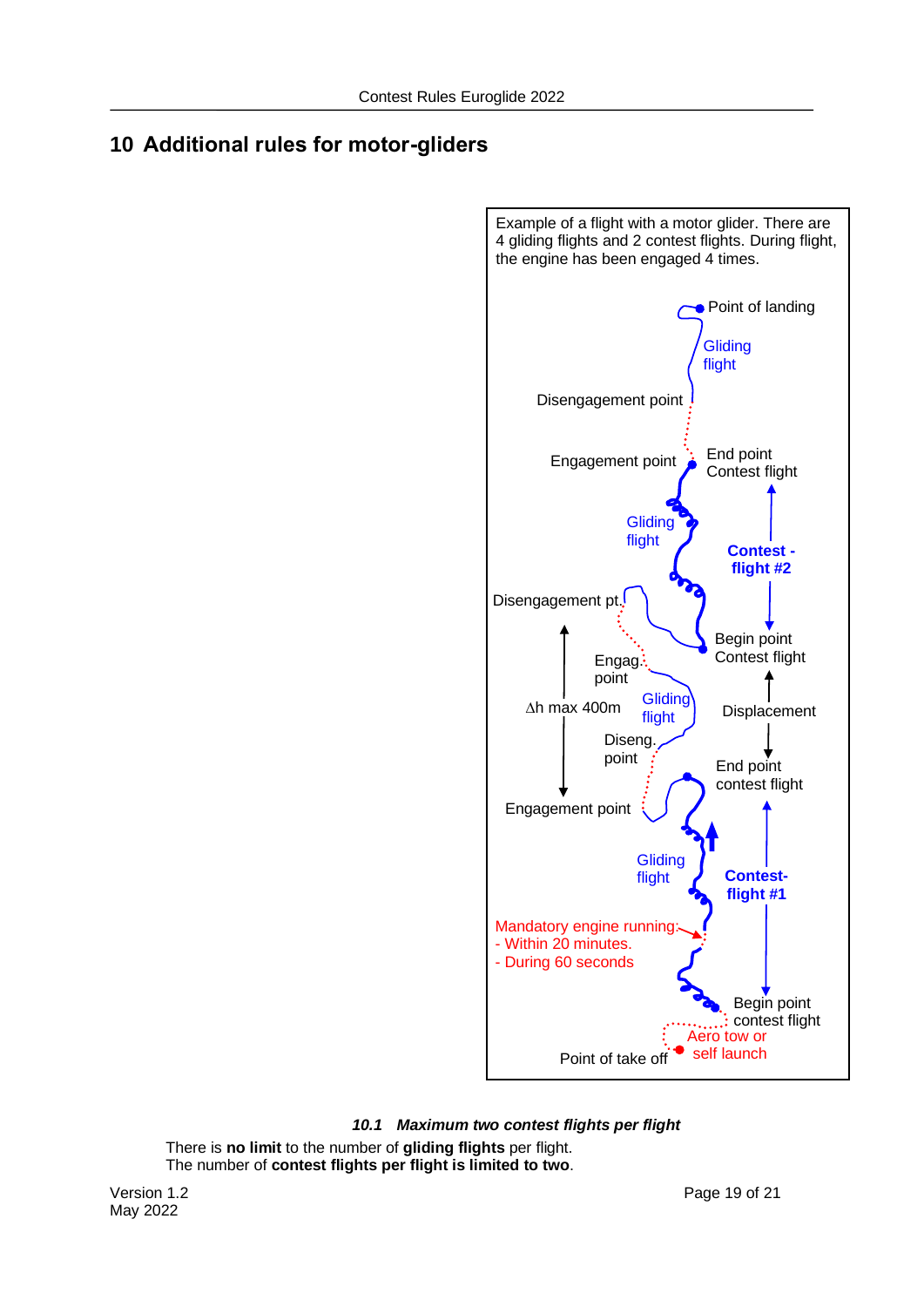For the part of a flight – with the engine running (possible part time) – between the two gliding flights during which the contest flights are realised, the **altitude gained may not exceed 400 m**.

For each additional 500 meter or part of it, 20 km launch costs will be charged.

Decreasing the launch costs by "flying back" is also applicable here, as described in section 3.7

#### *10.2 Limitation for self-launchers per day*

For flights that contain contest flights, **per day** the following applies:

- **Only the first take off** can be made by **own power**.
- It is allowed to self-launch from the first airfield more than once, unless a contest flight has been realised in-between the launches.
- If a second self-launch has been made (on another airfield than the first launch has been made from), it is not allowed to make any new contest flights that day. It is allowed to selflaunch for the second time at the end of the day to ferry to another field.